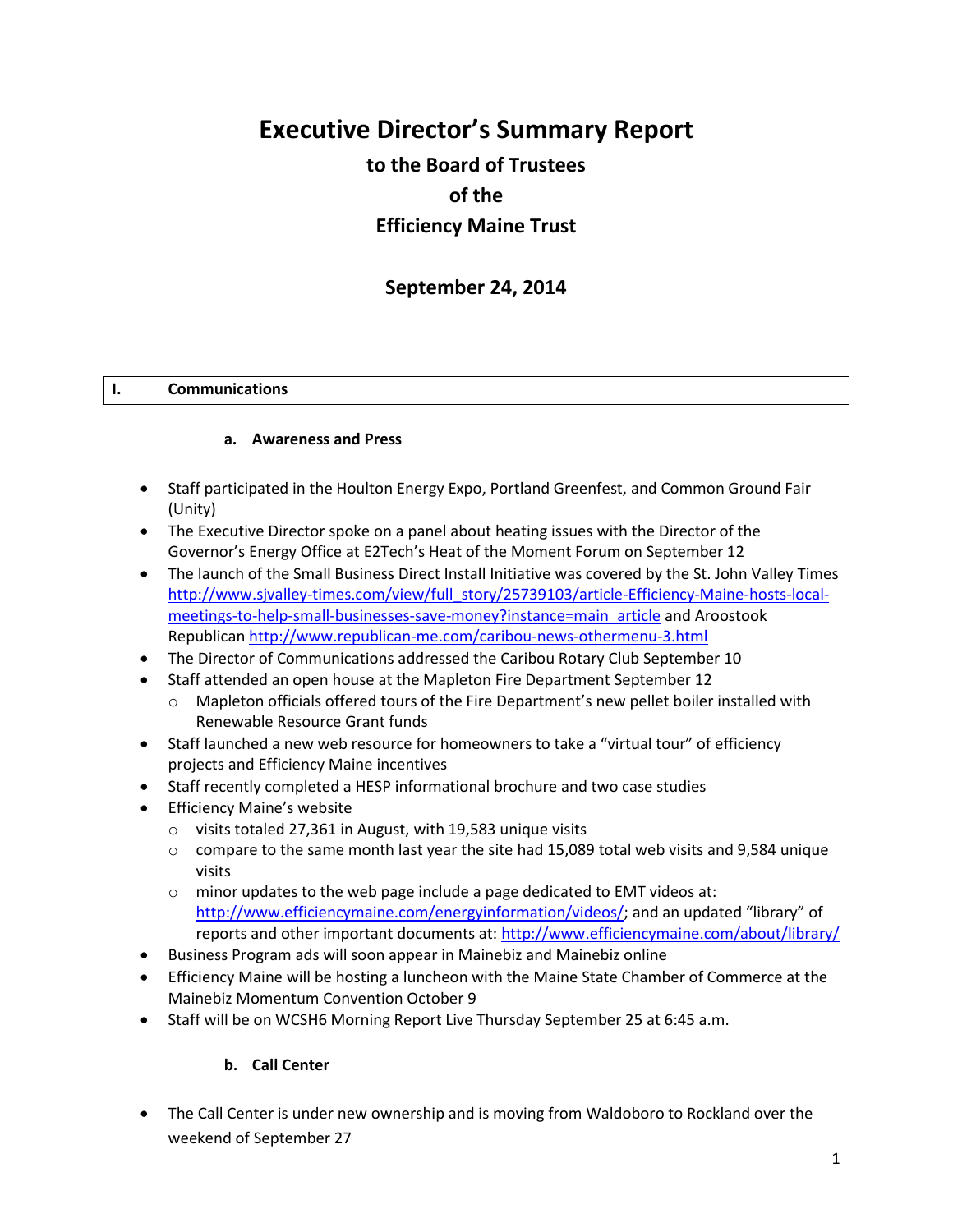The Call Center answered 372 calls week before last; 186 were HESP inquiries.

## **c. Government Relations**

- Staff filed testimony about its programs and education activities in the docket before the PUC on the petition of Grid Solar to be designated as the Smart Grid Coordinator utility for the state of Maine
- Staff reviewed the draft Weatherization Assistance Plan of MaineHousing for the year ahead

## **II. Program Highlights**

#### **a. Business Program**

#### As of 8/31/2014

#### **i. Business Incentive Program – Electric**

- \$1.56 million invested (16% of budget) invested YTD, up from \$743,000 the prior month, with 17% of the year gone by
	- o Leveraging \$2.6 million in private investment
- 557 projects completed across 451 participants
- 7,440 MWh (15%) of annual savings achieved toward full year goal of 51,027 MWh

## **ii.** Business Incentive Program - Natural Gas

- \$37,750 (7%) of budget expended with 17% of the year gone by
- Estimated annual savings of 49,000 therms achieved which is 15% of the goal

#### **iii. Business Incentive Program – RGGI**

- 63 ductless heat pumps installed
- \$90,000 (16%) of annual program budget invested at 17% of the year gone by

## **iv. Multi-Family Program**

## As of 9/05/2014

- 16 apartment units had received energy upgrades Year to Date
- Pipeline
	- o 904 apartment units have been "benchmarked"
	- o 30 units have had an Energy Reduction Plan submitted
	- $\circ$  246 units have had applications submitted for prescriptive path incentives
	- $\circ$  Another 67 units have had applications submitted and reserved for custom path incentives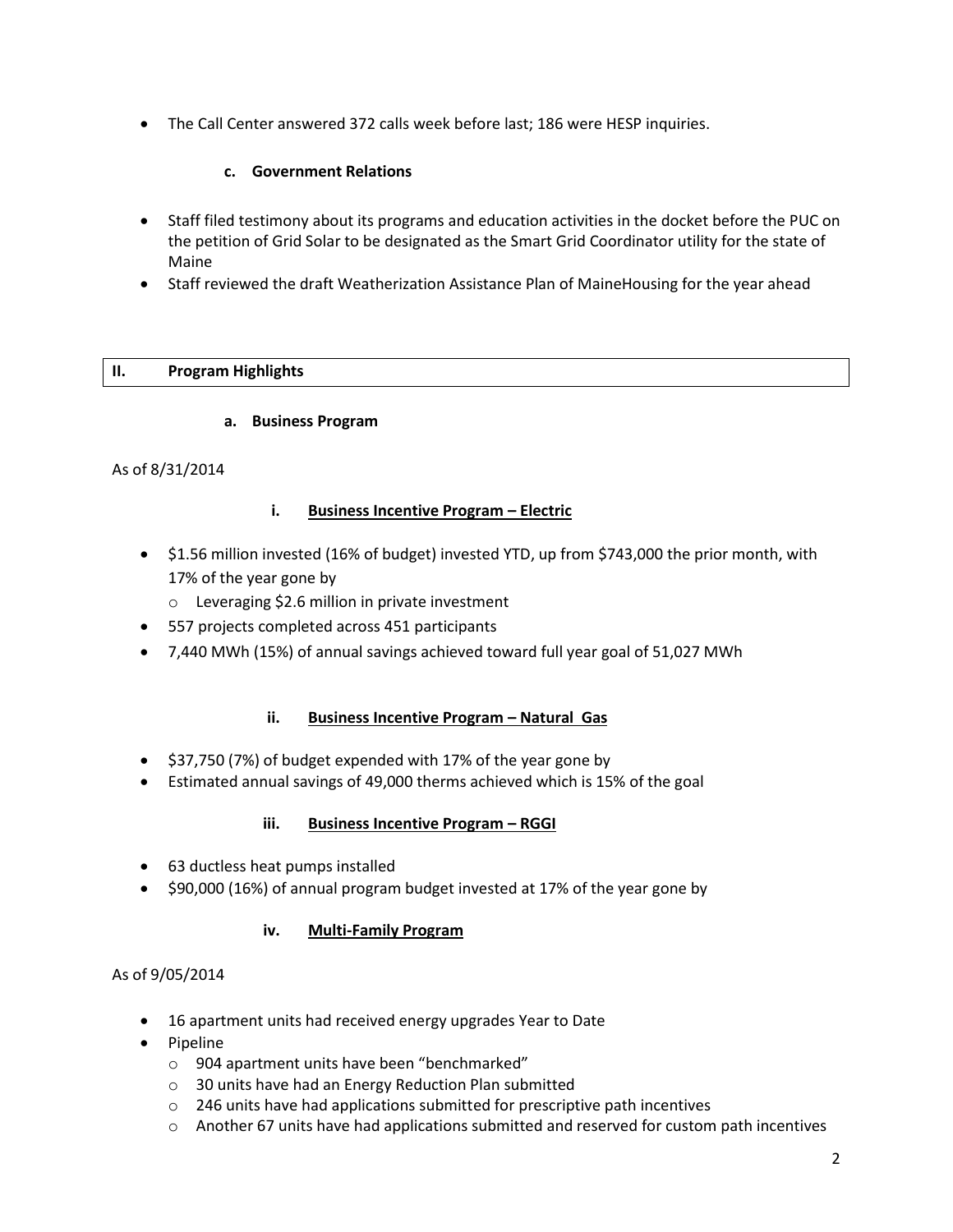## **v. Large Customer Program**

As of 9/19/2014:

Electric Savings PON

- YTD Budget Expenditures -- Awarded vs. YTD Planned Pace
	- $\circ$  \$3,567,250 actual vs \$3,275,000 planned pace
	- o Assuming approval of projects submitted for review this month
- Year-end Investment Projection vs. Year-end Investment Goal
	- $\circ$  If the Board approves the draft budget adjustments at the September Board meeting, the adjusted investment goal for the full year will be up to \$13.1 million
		- Up to \$10 million of this amount is contingent on finalization of the Trust's Long Term Contract terms pending at the PUC and project commitments prior to June 30, 2015
- Annual Savings Goal vs. Projection
	- o 72,000 MWh vs. 129,000 MWh
		- 79,000 MWh savings already awarded due to one unusually large project
		- **F** Forecasting ending year at 179% of goal

## Large Customer GHG PON

- Annual Expenditure Goal is \$3,533,205
- August review committee awarded \$260,000
	- o This is 44% of the pace we need to be to reach our goal, unchanged from prior month
- \$1.3 Million in projects in the pipeline

## **iv. Small Business Direct Install**

- Staff launched the Small Business Initiative in four locations in Aroostook County in September in:
	- o Van Buren with the Greater Van Buren Chamber of Commerce
	- o Caribou with the Caribou Chamber of Commerce
	- o Fort Kent with the Greater Fort Kent Chamber of Commerce and Northern Maine Development Commission
	- o Madawaska with the Madawaska Chamber of Commerce

## **b. Residential**

## **i. Home Energy Savings Program**

As of 9/18/2014:

## HESP Incentives

- 2,478 projects have been completed YTD with a total incentive amount of \$1,836,200 expended
- Spending in September is on pace for delivering:
	- o rebates totaling \$800,000 across 1200 separate projects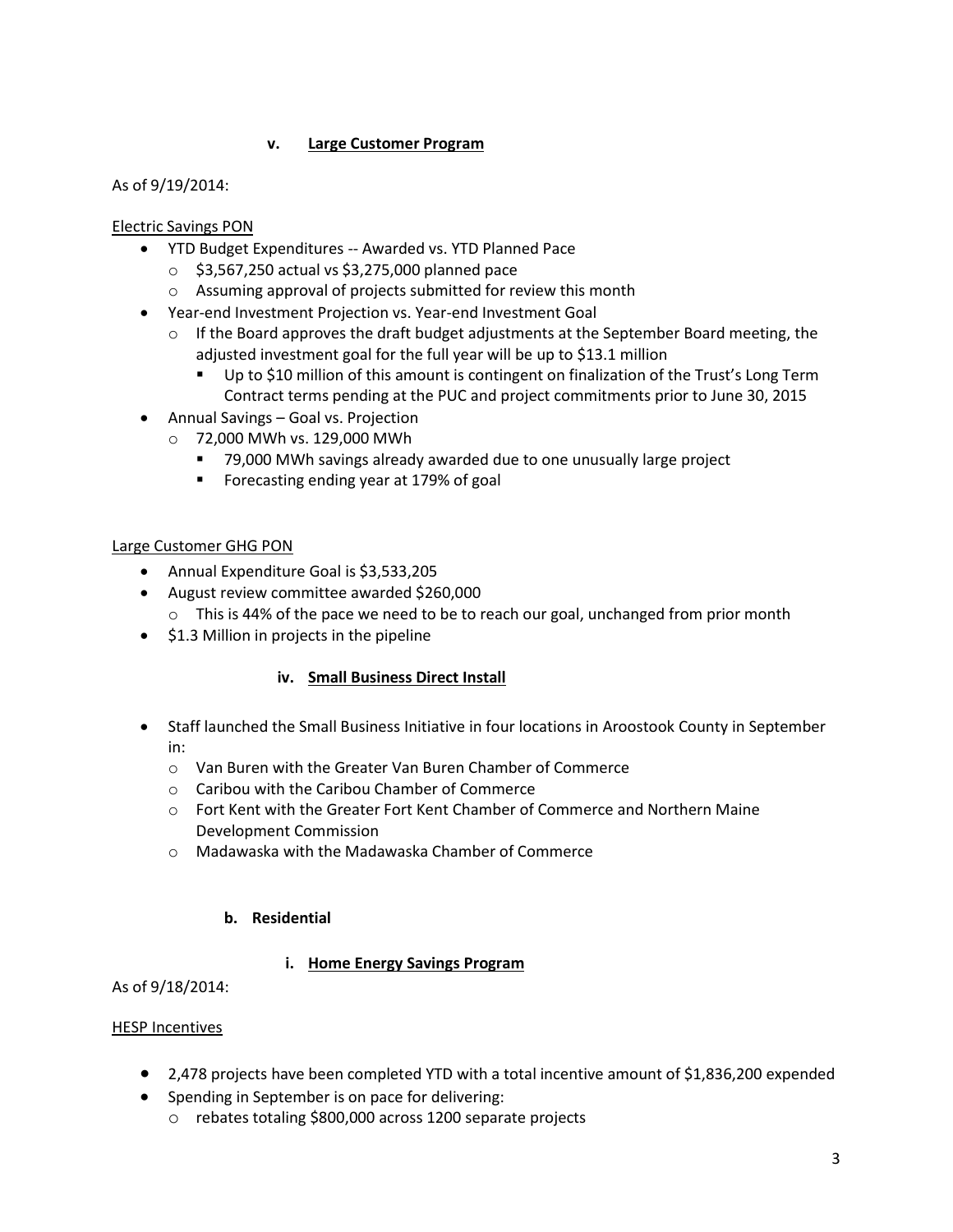- o 720 heat pumps, 180 air sealing with assessment jobs, and 34 pellet boilers
- No immediate plans for program design changes
- Numerous reports from the field that energy auditors and insulation installers are adding new crews, fully booked several weeks in advance, never been busier, going into the "busy season" before winter
- Heavy interest from the media and public event organizers (conferences, workshops) about tips for how to save energy and presentations about how to access HESP rebates.

## Loans

- Demand for loans has risen significantly, but there are still no defaults
- Loaning between \$325,000 \$425,000 per month since March, compared to \$150,000-\$250,000 in the same period one year ago
- Demand has shifted heavily toward the smaller, unsecured Maine Energy Loan and away from secured PACE loans

## **ii. Residential Lighting and Appliance Program**

## As of 9/11/2014:

## Lighting

- 670,000 bulbs have been moved YTD, up from 400,000 last month, which is a pace of 101% of goal, with a goal of ending the year at 2.2 million bulbs
- 18,000 MWh annual energy savings goal has been achieved, up from 9,000 MWh reported last month
	- o 36% of the year-end goal with only 22% of the year gone by
- \$1.58 million of the budget has been invested, which is at 101% of investment pace goal for this point in the year from a total budget of about \$5.7 million
- Best deals are the \$1 ten-pack of CFLs at Walmart and a \$5 two-pack of 60-watt-equivalent LEDs at Home Depot

## Appliances

- 331 heat pump water heaters have been installed YTD, up from 203 a month ago
- 17% of annual energy savings goal has been reached with 21% of the year gone by
- \$149,000 has been expended from an original budget allocation of \$909,000
- The team is developing a plan to invest an additional allocation of the budget per the adjustments authorized at the August Board Meeting, some of which allocation will be used for the lighting initiative and some of which will be used for the appliance initiative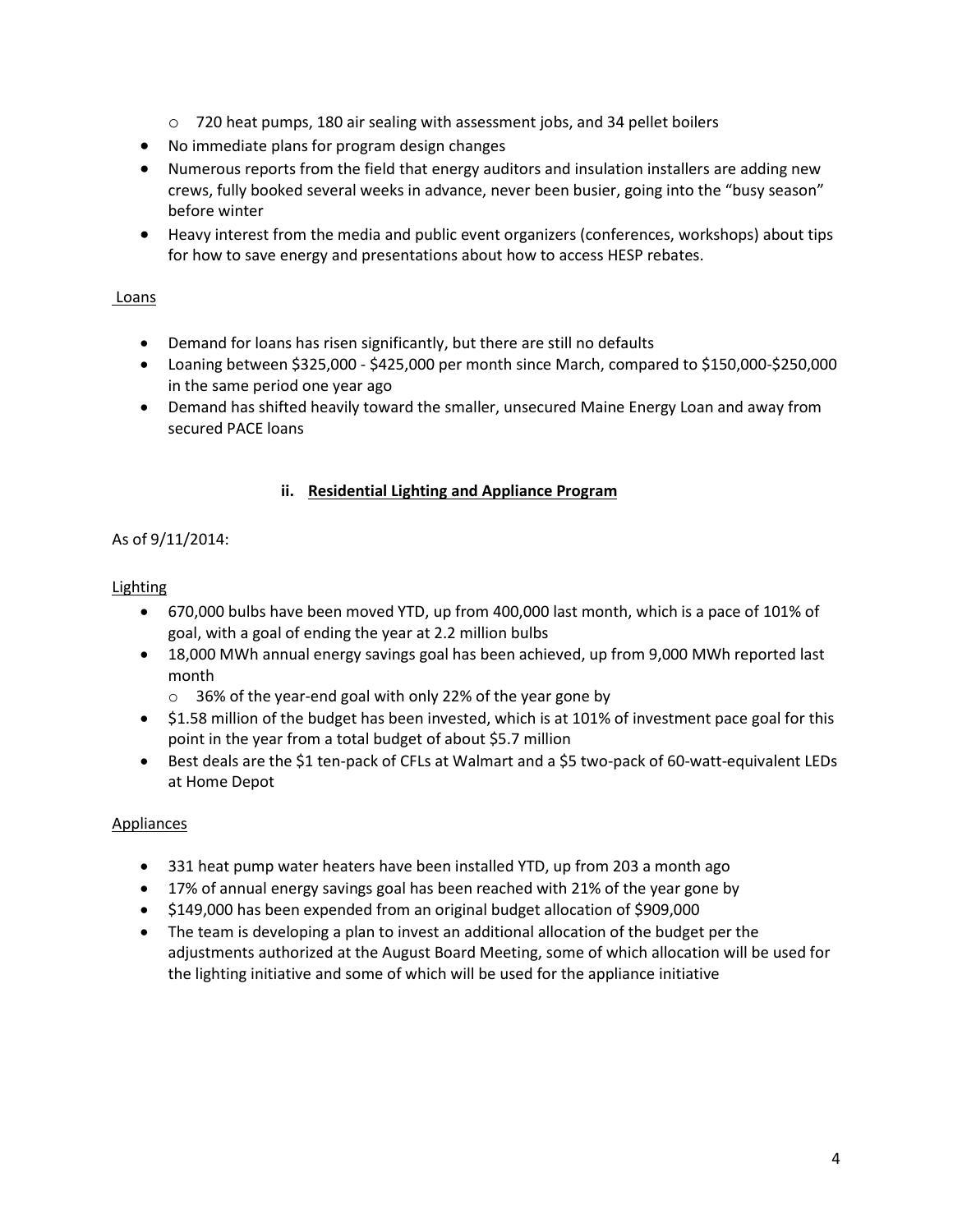## **iii. Low-Income (electric, natural gas, and "any fuels")**

## As of 9/10/2014:

#### Electric

- A portion of the Retail Lighting Program budget is being funded with electric conservation funds earmarked for the benefit of low income customers;
- CFLs are being distributed through the emergency food system for low income customers (food pantries)
- The team has decided to use "direct install" for a suite of measures, anchored by heat pump water heaters and complemented by additional lost-cost, easy-to-install measures (CFLs, aerators and low flow showerheads) that will be "direct installed" in appropriate homes if consented to by the customer
	- $\circ$  This strategy is projected to enable the program to invest more funds, more cost-effectively, more quickly

#### Natural Gas/Unitil Only

- \$76,000 expended to date
- Awaiting Board approval of allocation of carry forward balance from FY14 in budget adjustment in order invest balance
- 21 units weatherized YTD
- \$200 average deemed energy savings per year per unit

#### Any Fuels Initiative (RGGI Funded)

- 15 mini-split heat pumps installed YTD out of a yearlong goal of 160
- Average cost for unit plus installation is \$2,346 per unit
- $\bullet$  \$50,000 expended YTD from annual budget of \$500,000

#### **iv. Summit Natural Gas Initiative** (As of 9/10/2014)

- Program-to-date: 118 claims received, 55 claims paid (up from 46 last month) constituting total rebate payments of \$41,000
- Efficient replacement heating systems are outpacing inefficient conversion burners 8:5

#### **c. Strategic Initiatives**

#### **i. Evaluation & Data Analysis**

- Appliance Program Evaluation
	- o Final Report is completed and published on the website
- Technical Reference Manuals